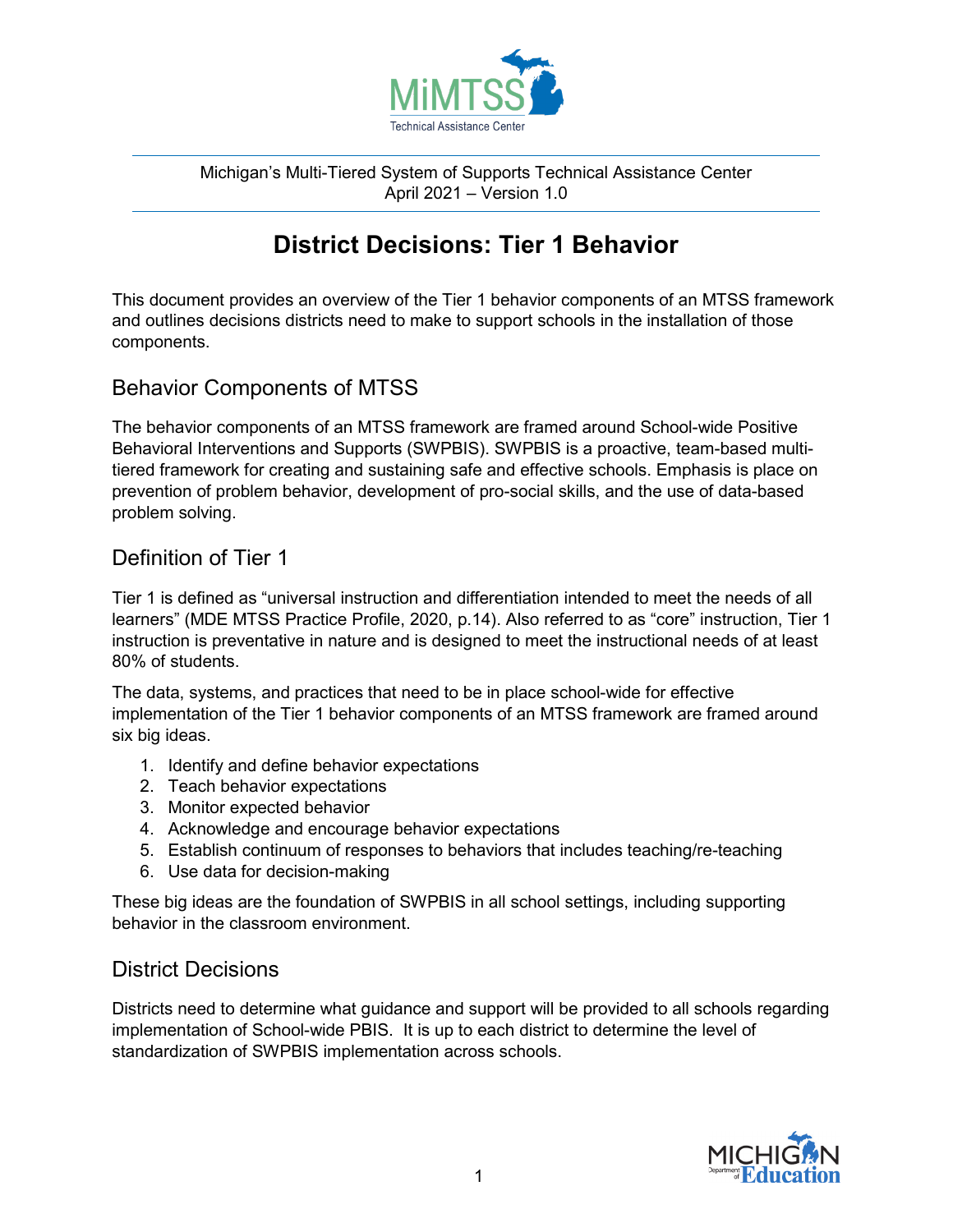### **District-wide Behavioral Expectations**

The first big idea of School-wide PBIS is to identify and define 3-5 positively stated behavioral expectations that articulate the values and behavioral concepts important in a school and its community. Districts may choose to have common, school-wide behavioral expectations for all schools in the district.

The following benefits and challenges associated with the selection of district-wide expectations should be considered:

#### *Benefits*

- Supports consistency and alignment of behavioral expectations across the district. This is especially beneficial in common settings and spaces shared across schools (e.g., buses, football stadium, cafeteria) or in the broader community (e.g., local library, local restaurant)
- Supports students if there is transiency between buildings in the district
- Easier for staff that work in multiple buildings in the district

#### *Challenges*

- One or more schools have previously established expectations, making it difficult for staff and students to switch.
- Staff, student and family participation in selecting behavioral expectations is critical. Developing district-wide expectations will require representation from all schools. Depending on the size of the district, this may increase the size of the group involved and the time it takes to finalize the expectations.

To support districts in deciding if district-wide expectations should be developed, DITs should consider the following steps:

- Identify the appropriate individuals to engage in the discussion and decision-making process regarding whether or not the district will have common school-wide behavioral expectations across all schools. At minimum, include members of the DIT, as well as a representative from each building in the district.
- If the decision is made to move forward with district-wide behavioral expectations, the following steps would need to be taken:
	- o **September/October:** Schedule time for DIT to view the recorded module "District-wide Expectations: Guidance for District Implementation Teams," to better understand how to prepare and who to involve in the development of district-wide expectations.
	- o **By end of November:** Select and communicate with individuals who will work to select the district-wide expectations. Guidelines for selecting this group of staff, students, and families are outlined in the recorded module.
	- o **December/January:** Meet to develop district-wide behavioral expectations. Final decisions need to be made and communicated with School Leadership Teams prior to SWPBIS Day 2 (February).

Document the district decisions and / or process that will be followed to determine if the district will develop common, school-wide behavioral expectations for all schools.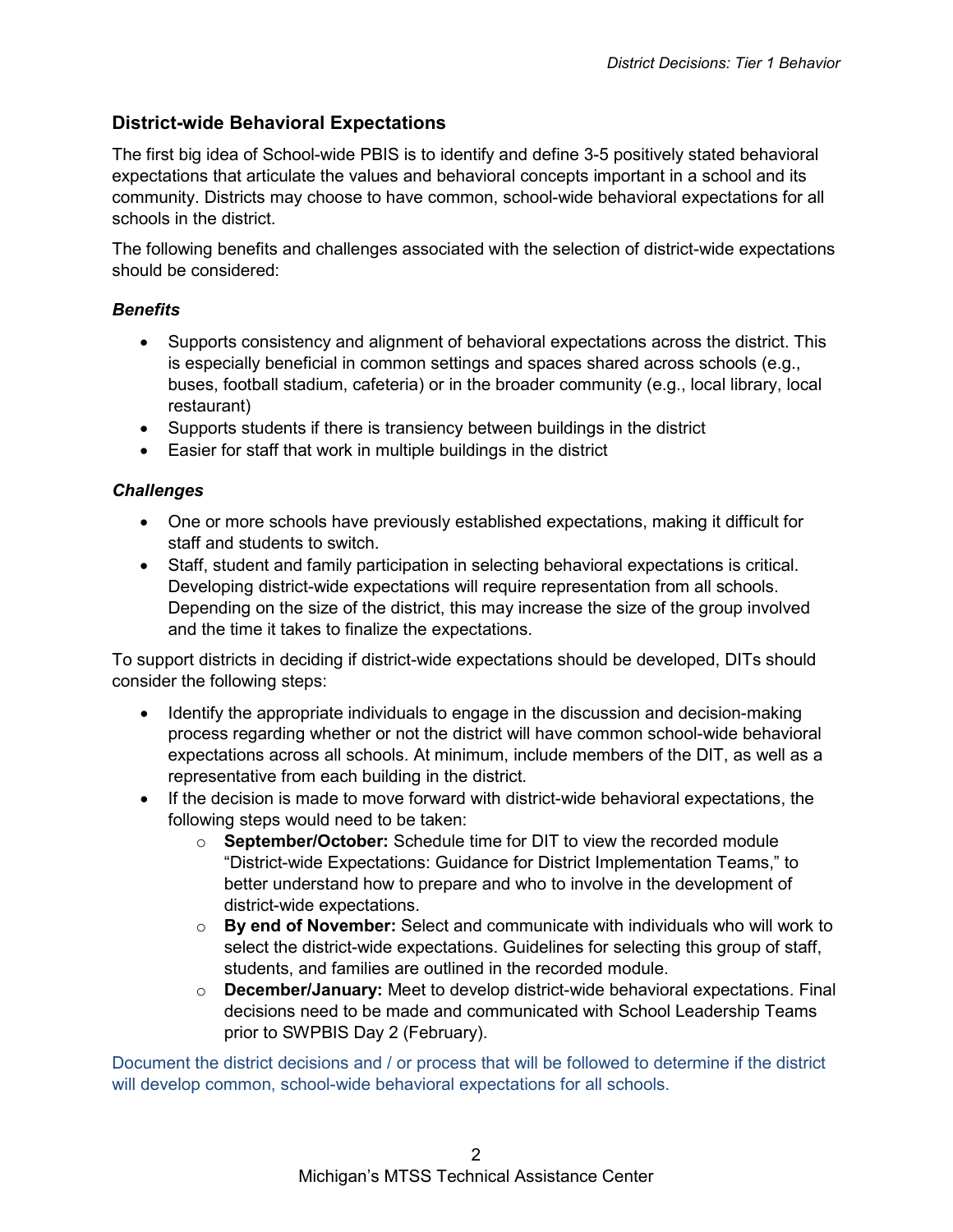### **District-wide Referral Form**

The last big idea of School-wide PBIS is using data for decision making. One data source that schools use to measure impact of SWPBIS implementation is behavior referral data. To collect this data, schools develop a behavioral referral form aligned with fields in SWIS.

Districts may choose to have a common referral form used by all schools in the district. A common, district-wide referral form supports consistency and alignment in collecting behavioral data. More specifically, a common form can support consistency with data integration between SWIS and the MiDataHub. In addition, having a common form is helpful for collecting data in common settings and spaces shared across schools (e.g., buses, cafeteria).

To support districts in deciding if a district-wide referral form should be developed, DITs should consider the following steps:

- Identify the appropriate individuals to engage in the discussion and decision-making process regarding whether or not the district will have a common district referral form across all schools. At minimum, include members of the DIT, as well as a representative from each building in the district (e.g., administrator).
- Meet with the MiMTSS TA Center Behavior Data Coordinator / Implementation Specialist to discuss and make decisions about the use of a district-wide referral form prior to January.
- If the decision is made to move forward with a district-wide referral, work with the MiMTSS TA Center Behavior Data Coordinator / Implementation Specialist to ensure the form is compatible with SWIS.

Document the district decisions and/or process that will be followed to determine if the district will develop common district referral form will be used with all schools.

### **Time Allocation for Teaching SWPBIS**

Following SWPBIS installation, time will be needed to be allocated each year in the fall to teach and review behavioral expectations and processes established to support behavior.

Each year, staff will need time to engage in professional learning to support implementation of SWPBIS. District decisions may need to be made to ensure bus drivers, cafeteria workers, and other hourly staff have opportunities to engage in the professional learning. Frequently districts allocated time within their back-to-school professional development for these annual refreshers.

Districts will also want to consider what broad learning might be included as part of a new staff orientation process at the district level (e.g., overview of big ideas of SWPBIS). If districts have new teacher PD days or orientation days, this could be included.

Students need to be taught behavioral expectations, acknowledgement system, and the process for responding to behaviors at the beginning of each school year, as well as throughout the year. The district may need to support scheduling to ensure bus drivers and other shared staff who need to be involved in teaching students behavioral expectations are available.

Document district decisions and/or processes that will ensure time is allocated for the initial teaching and annual re-teaching of staff and students about SWPBIS.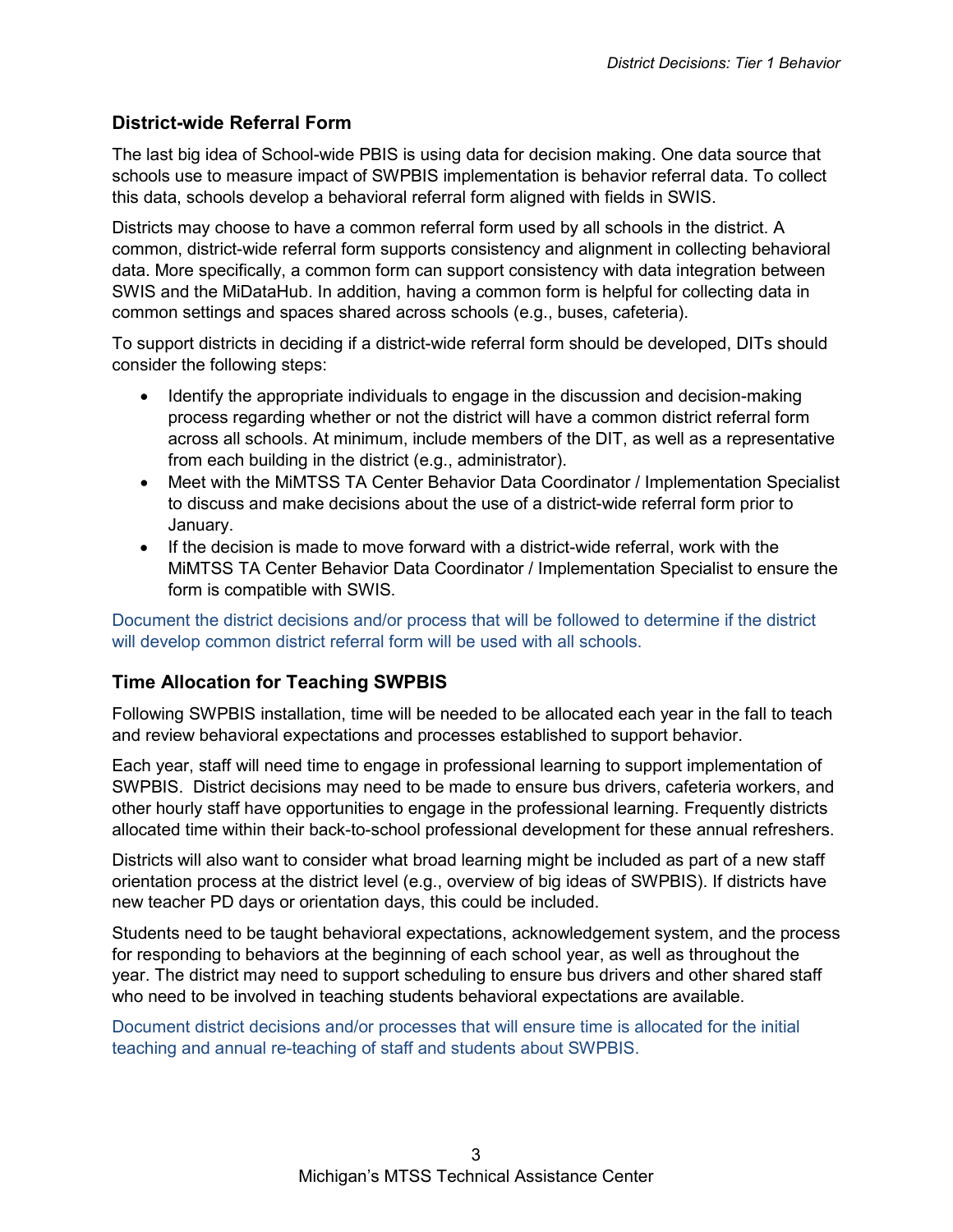When making decisions, consider the following questions:

- What steps need to be taken at the district-level (e.g., district PD schedule) to ensure all staff are involved in professional learning related to SWPBIS every fall, prior to school starting? Is there additional communication needed with individual groups and/or supervisors to ensure participation in the learning (e.g., paraprofessionals, bus drivers, cafeteria)?
- What steps need to be taken to ensure new teachers understand the "Big Ideas of SWPBIS" and the district's commitment to implementation?
- What steps need to be taken at the district-level to ensure all schools have the time and staff available to support teaching and re-teaching students about SWPBIS in their school every fall and throughout the year?

#### **Instructional Guidelines**

School-wide PBIS provides a framework for supporting student behavior. However, additional programs and practices may be needed to ensure students can successfully engage in learning. Instructional practices and resources need to be carefully reviewed and selected by the district to ensure systematic, explicit instruction is provided to all students which prioritizes the principles and big ideas of SWPBIS.

To support schools in the use of district-selected programs, practices and resources for behavior, districts should consider the following steps:

- Support the completion of an initiative inventory and alignment process to gather key information about district-selected behavior initiatives (e.g., Capturing Kids Hearts, social emotional curriculum, character education program) and determine how initiatives complement, overlap or contradict one another and fit within a SWPBIS framework.
- Review the results of the alignment summary and ensure recommendations for continued use, selection or de-selection of initiatives, programs, and practices are communicated to district leadership.
- Support the completion of an initiative and innovation review process to select or deselect programs, practices, or resources.
- Work with district leadership to develop written guidelines to ensure teachers understand expectations for using programs, practices, and resources to teach and reinforce behavior expectations and social-emotional competencies within a SWPBIS framework (e.g., student of the month, Second Step). Guidance should include how programs or practices will be used within the SWPBIS framework.
- Work with district leadership to communicate district decisions and guidelines with all staff to support effective Tier 1 instruction.

Document district decisions to support consistent, effective core reading instruction across all schools:

- Alignment Summary for Tier 1 Behavior [insert link], with recommendations for continued use, selection, and / or deselection of initiatives, programs, and practices
- Review Process(es) for behavior initiatives and innovations [insert link]
- Written guidelines for teaching and reinforcing behavior expectations and socialemotional competencies [insert link]